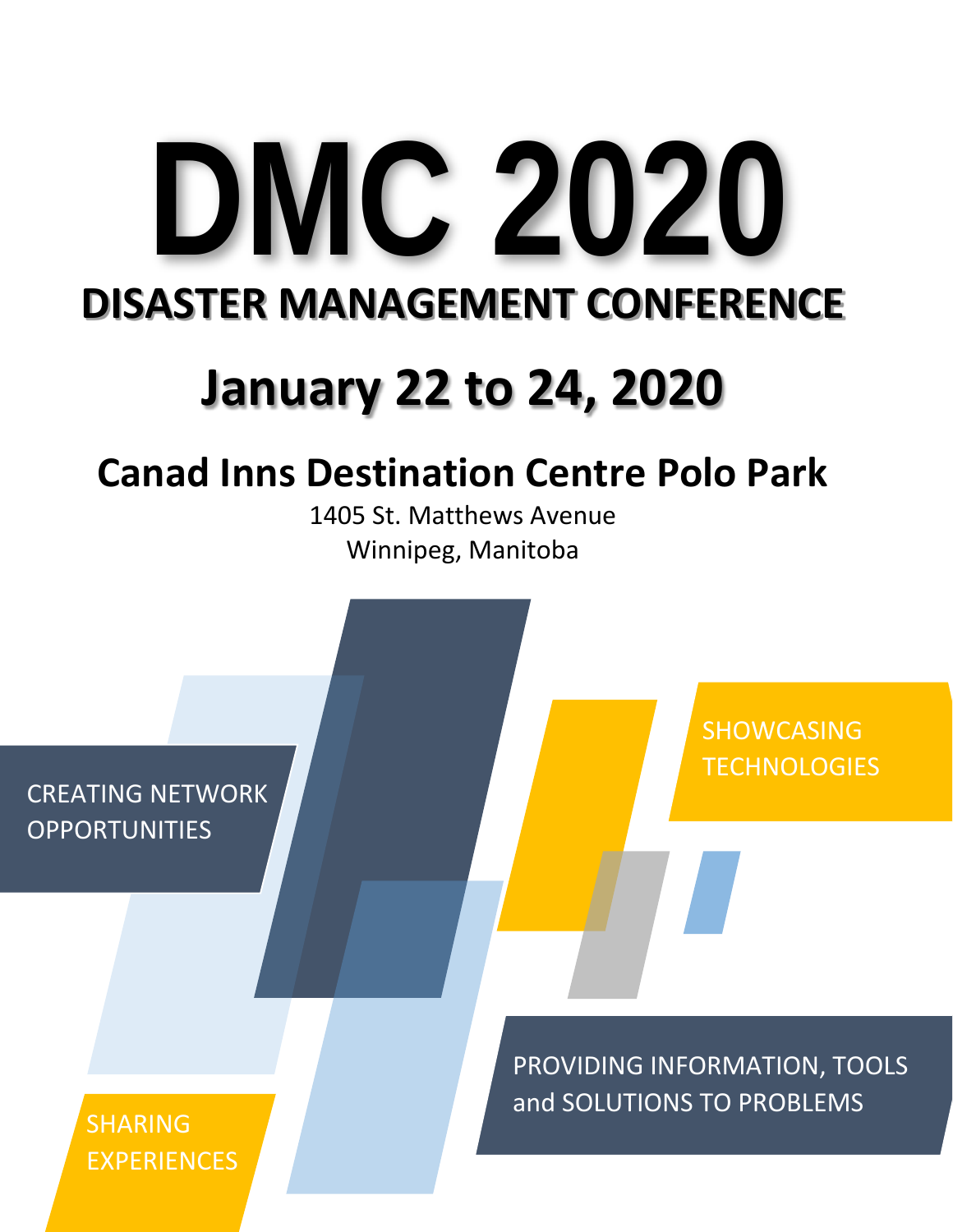

# **SPONSORS**

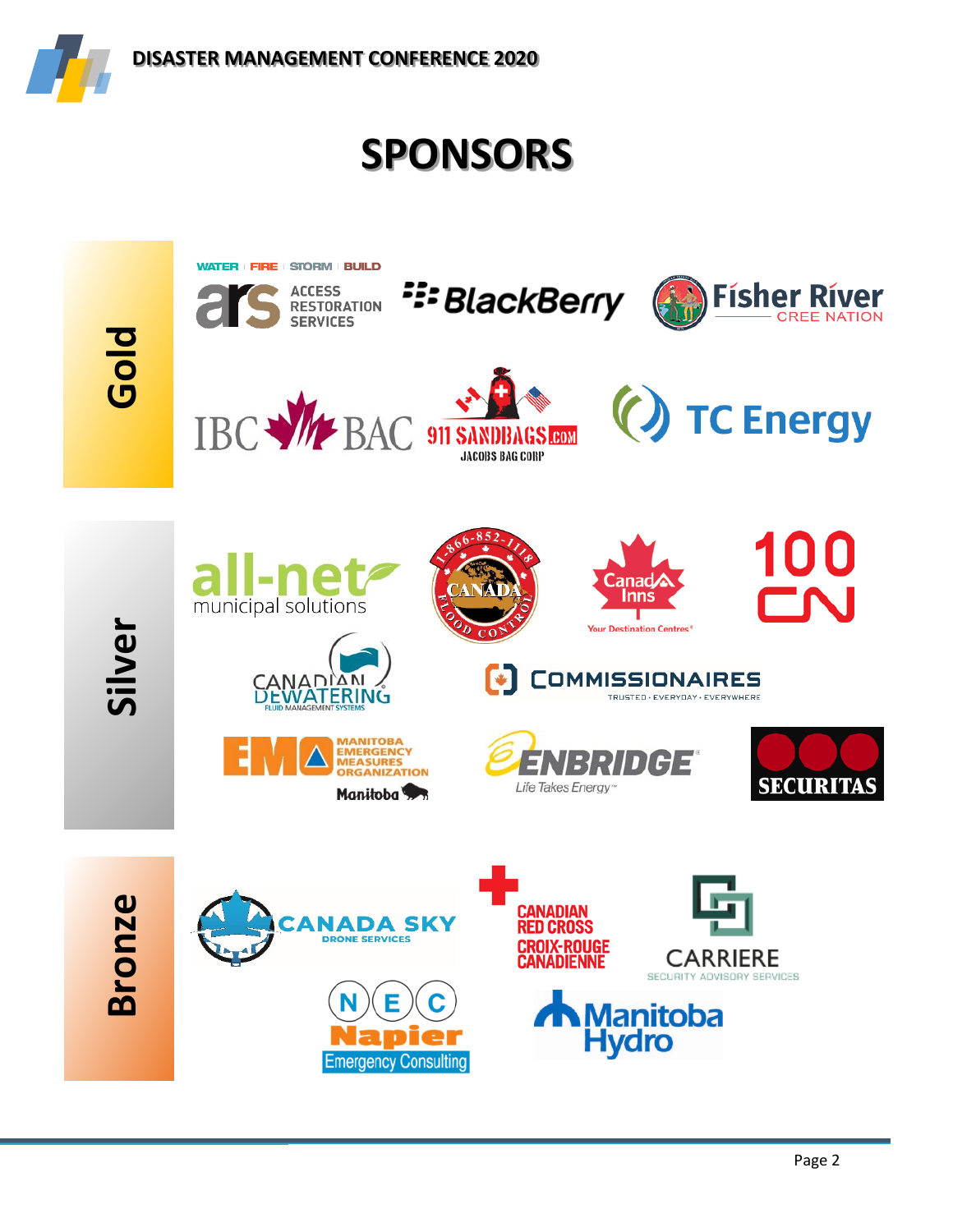

# *Statement of Purpose*

To further increase the level of emergency preparedness in Manitoba and promote the principles of disaster management planning and public awareness by:

- Sharing experiences
- Showcasing technologies
- Providing information, tools and solutions to problems
- Creating network opportunities

# *The Disaster Management Conference offers*

- Access to 6 plenary speakers, 8 concurrent breakout sessions, and 4 concurrent workshops.
- Three lunches: January 22; January 23; January 24.
- Four refreshment breaks: January 22 (afternoon); January 23 (morning and afternoon); January 24 (morning).
- One ticket to Burger & Bevy dinner on January 22. (A limited number of extra tickets may be purchased at the Registration Desk for \$15 each).
- One ticket to gala evening dinner and entertainment on January 23. (A limited number of extra tickets may be purchased at the Registration Desk for \$50 each).
- Door prizes

# *Who Should Attend*

- Emergency Preparedness Planners
- First Responders
- Elected Officials
- Safety Officers
- Business
- Health Professionals
- Educators
- Policy Makers
- Non Governmental Organizations
- Business Continuity Planners
- School Safety Officers
- First Nation communities

# *Conference Executive Committee*

Wade Carriere Shelley Napier Paul White Sara Wiebe

# *Updates*

For additional information or updates, please check:

**http://www.manitobadisastermanagementconference.org**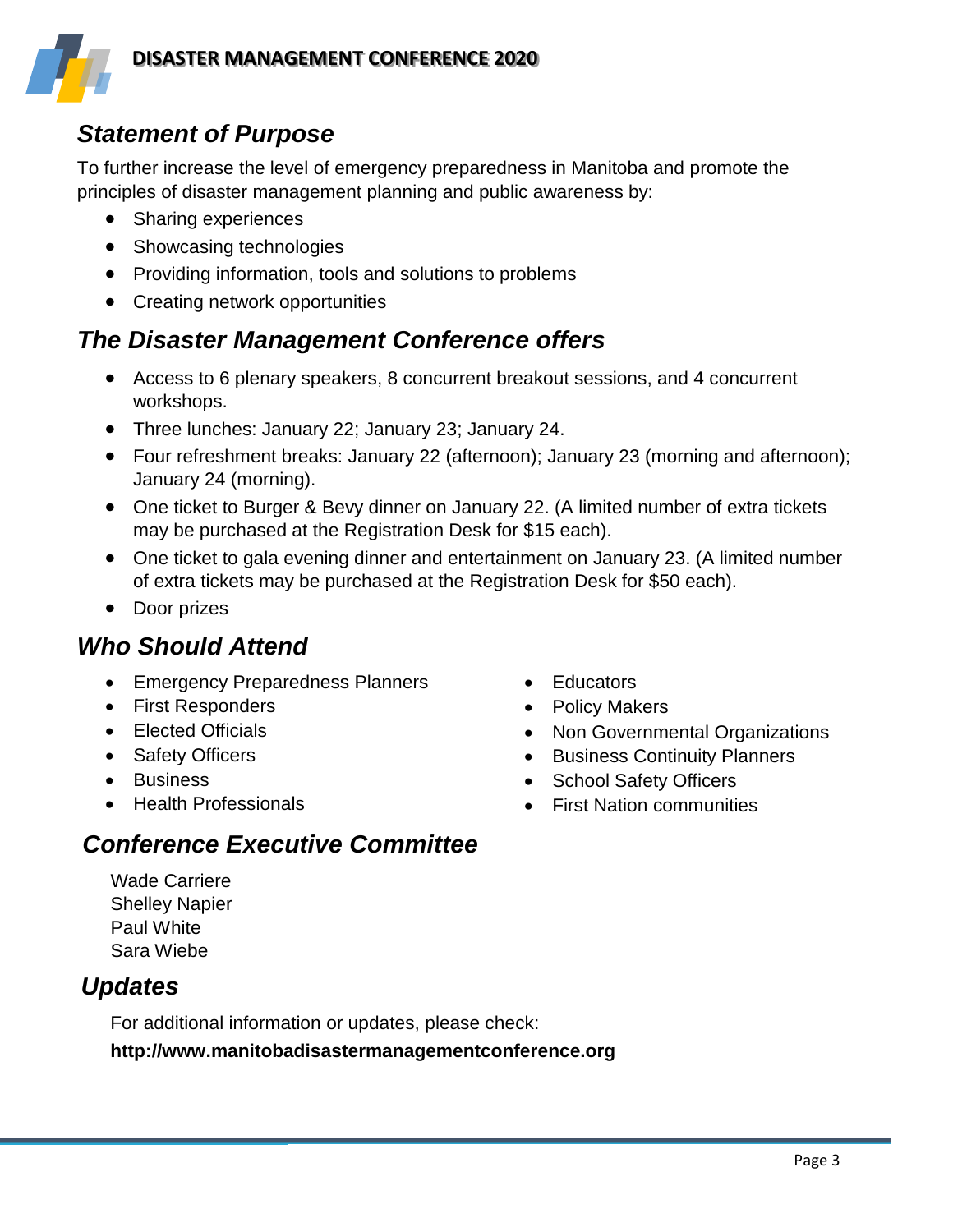# *Registration Costs per Delegate*

#### *(must be paid in Canadian funds)*

**\$350** - early bird special (paid registrations must be received by **December 6, 2019**); or,

**\$400** - regular rate

Please complete the registration form and **note that payment must accompany registration form.**

# *Registration Policy*

Payment must be attached to the registration form in order to be processed. **You will not be fully registered until payment is received**. **Please note that we will not invoice under any circumstance** – if your organization requires an invoice in order to process payment, use the completed registration form as your invoice.

The conference makes every effort to provide a healthy, appealing menu for all meal functions. If you require a special meal or meal exceptions, please advise the Registrar when registering.

Please ensure you select your session preferences as the sessions are listed on delegates' nametags.

You will be issued a written confirmation of your paid registration. **This confirmation is your receipt**.

# *Registration Deadline*

All paid registrations must be received by **January 3, 2020.**

# *Payment Method*

Payment by cash (must be paid in person) or by cheque.

Make cheques payable in Canadian funds to "**Disaster Management Conference**". Mail registration form and payment to:

> Manitoba Disaster Management Conference PO 70044 Kenaston PO Winnipeg MB R3P 0X6

Payment by credit card can only be made if you register online, paying through PayPal (you can sign up as guest if you do not have a PayPal account).

[www.manitobadisastermanagementconference.org](http://www.manitobadisastermanagementconference.org/)

### *Registrar Contact Information*

Contact Registrar, Leslie Guyader, by email at [Registration@ManitobaDisasterManagementConference.org](mailto:Registration@ManitobaDisasterManagementConference.org)

## *Cancellation / Substitution Process*

Cancellations must be requested **in writing to**  [Registration@ManitobaDisasterManagementConference.org](mailto:Registration@ManitobaDisasterManagementConference.org)

prior to **January 3, 2020**, and will each be subject to a \$50 administration fee. **No refunds will be given after this deadline (no exceptions).**

Substitutions may be made at any time without penalty. Please notify the Registrar of the substitution as soon as possible.

# *Registration Desk*

Delegates must present themselves at the Registration Desk in order to receive their registration packages. Registration packages will be released only to the individual whose name appears on the badge (in the event that the registered delegate is unable to attend, a substitute may be made and a new nametag will be issued by the Registrar at the Registration Desk).

**Registered delegates, speakers and sponsors must wear their badges for access to all conference functions.**

# *Room and Hotel Details*

A block of standard guestrooms (single or double occupancy) have been set aside at a special rate of \$130 (plus applicable taxes) for the Disaster Management Conference 2020. To obtain this special rate, you must provide Canad Inns Destination Centre Polo Park with the **group rate #341659** at the time of booking.

- Hotel Direct Phone Number: 204-775-8791
- Central Reservations Number: 1-888-332-2623

Please note the room block will be held until December 21, 2019; Canad Inns Destination Centre Polo Park will still accept reservations after December 21, 2019 at the special rate of \$130 (plus taxes), but it will be subject to guest room availability at the time of booking.

It is recommended that delegates reserve their rooms early as the hotel has fully booked in past conferences. In the event that Canad Inns Destination Centre Polo Park gets fully booked, the onus will be on the delegates to find an alternate hotel.

# *Parking*

Free and ample parking at Canad Inns Destination Centre Polo Park.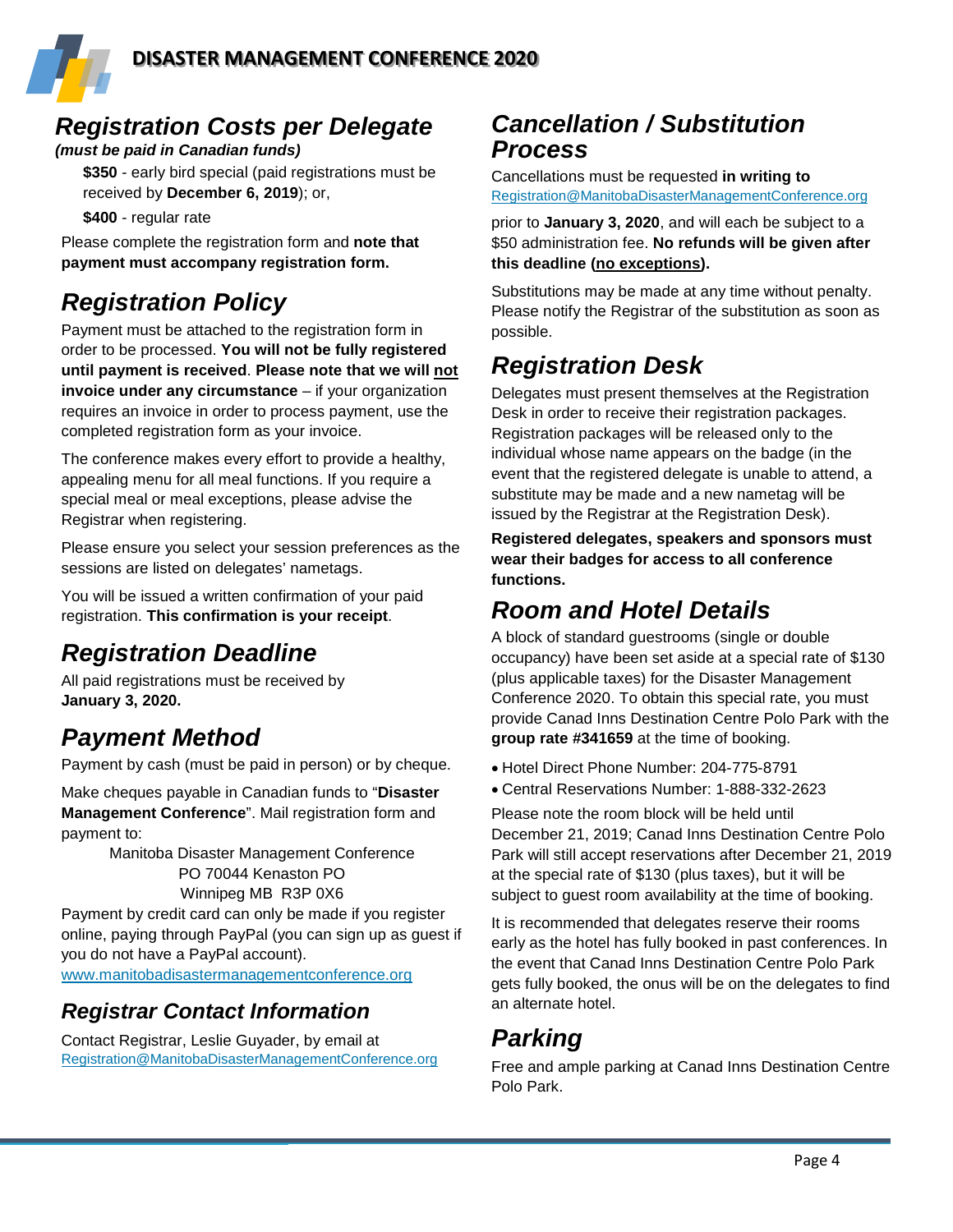

# *Program Information*

#### **Wednesday, January 22 - Day One**

**8:30 am - 10:30 am Registration**

#### **10:30 am - 10:45 am Opening Remarks & Announcements**

#### **10:45 am - 12:00 pm Leadership Lessons from Columbine and Beyond**

**Frank DeAngelis,** retired Columbine High School principal and consultant

The tragedy at Columbine High School in Littleton, Colorado, redefined the nation. April 20, 1999, twelve students and one teacher were killed. Frank DeAngelis was principal at the school and tells his story from the events through the aftermath. This presentation reveals the leadership lessons he learned in the focus of an international firestorm.

#### **12:00 pm - 1:30 pm Lunch and Exhibitor Visits**

#### **1:00 pm - 1:20 pm Mini presentation by BlackBerry: Secure Communication Best Practices: Emergency And Operational Use Cases**

#### **Michael Akpata,** BlackBerry

In an emergency every second counts. Without effective crisis communication systems and a properly designed crisis communication program, your organization can be left fumbling in the dark during an emergency. Valuable time can be wasted, potentially causing harm to people and businesses. In this session, you will learn:

- best practices to communicate and collaborate securely in times of crisis
- how organizations are using technology to effectively manage through critical times

#### **1:30 pm - 2:30 pm Breakouts Session B**

#### **B1 Twitter and Emergency Management: How to Prepare**

#### **Michele Austin**, Head, Government and Public Policy, Twitter Canada

Twitter is the social media platform that happens in real time. Users are seeking updated information from reliable sources. This presentation will discuss how emergency management teams across the globe use Twitter as a critical tool when responding to and recovering from crisis or disaster. The presentation will also discuss recent product upgrades and best practices.

#### **B2 Manitoba Emergency Alerting Program**

#### **Ashley Keep**, Manitoba Emergency Measures Organization

The Alert Ready system is a unique tool to warn the public about situations could threaten life safety and prevent the loss of life from natural or human-initiated disasters. Participants will learn more about emergency alerting in Manitoba and the Alert Ready national public alerting system.

This breakout session will discuss: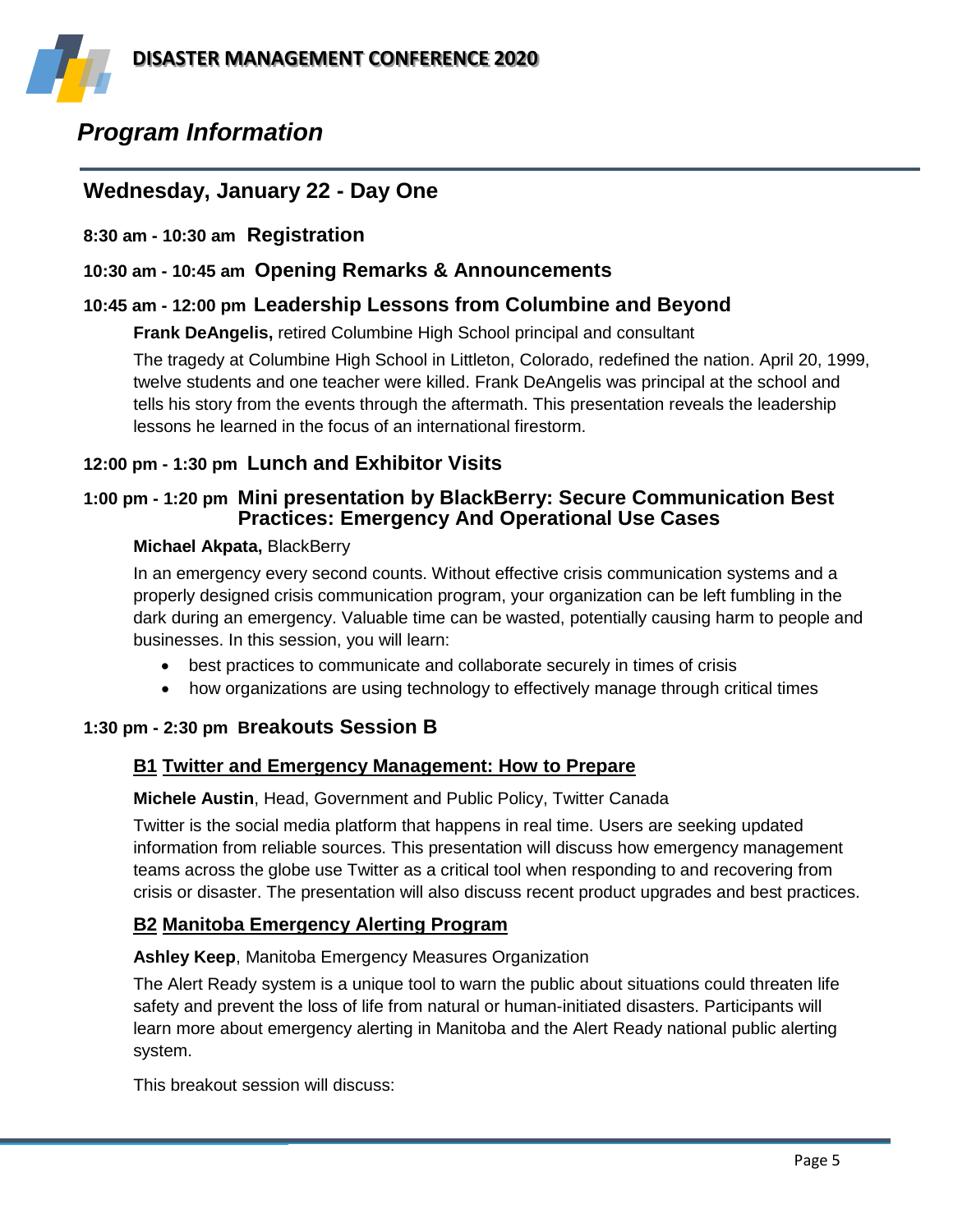

#### **DISASTER MANAGEMENT CONFERENCE 2020**

- the Manitoba Emergency Alerting Program
- how the Alert Ready system works, and
- types of hazards in Manitoba that warrant issuing an emergency alert

#### **B3 Evolution in Emergency Management Responsibilities**

#### **Mike Gagne**, Manitoba Emergency Measures Organization

A discussion of recent Manitoba EMO experiences for events that are not necessarily in the traditional emergency management domain and how emergency management principles, doctrine, processes and systems can and are made relevant to whole-of-government responses to unique or non-traditional situations. Do communities have the ability to involve and integrate non-traditional emergency management partners, including the private sector, with government led emergency management systems and processes.

#### **B4 The Value of Hindcasting in Emergency and Disaster Management**

#### **Wayne Bergeron**, University of Northern Alabama

Hindcasting or "Back-testing" is a critical review technique that comes out of the fields of meteorology and also medicine that has significant potential implications in the emergency and disaster management field. Without requiring a lot of time or resources, a hindcasting exercise allows for a deep learning experience for practitioners at all levels of expertise and encourages critical thinking and sharing between exercise participants. It can serve as both a focusing event or exercise to begin emergency planning activities or also as an after action or lessons learned tool. Participants will become familiar with the conduct of the hindcasting technique, as well as participating in an actual exercise.

#### **2:30 pm - 3:00 pm Exhibitor Break**

#### **3:00 pm - 4:30 pm When Your Community is Overwhelmed: the Gillam Experience**

**Dwayne Forman**, Mayor of Town of Gillam and Assistant Commissioner **Jane MacLatchy**, RCMP "D" Division Commanding Officer

The Town of Gillam, Manitoba, located about 1,000 km north of Winnipeg, became the focus of North American media as an intense search by the RCMP for two fugitive murder suspects, Bryer Schmegelsky and Kam McLeod, swept the community in mid-summer of 2019. The Mayor and Mounties reflect on the very intense July and August days.

#### **5:00 pm - 8:00 pm Burger & Bevy** (ticket provided)

Delegates are encouraged to socialize and share experiences from their communities or workplace.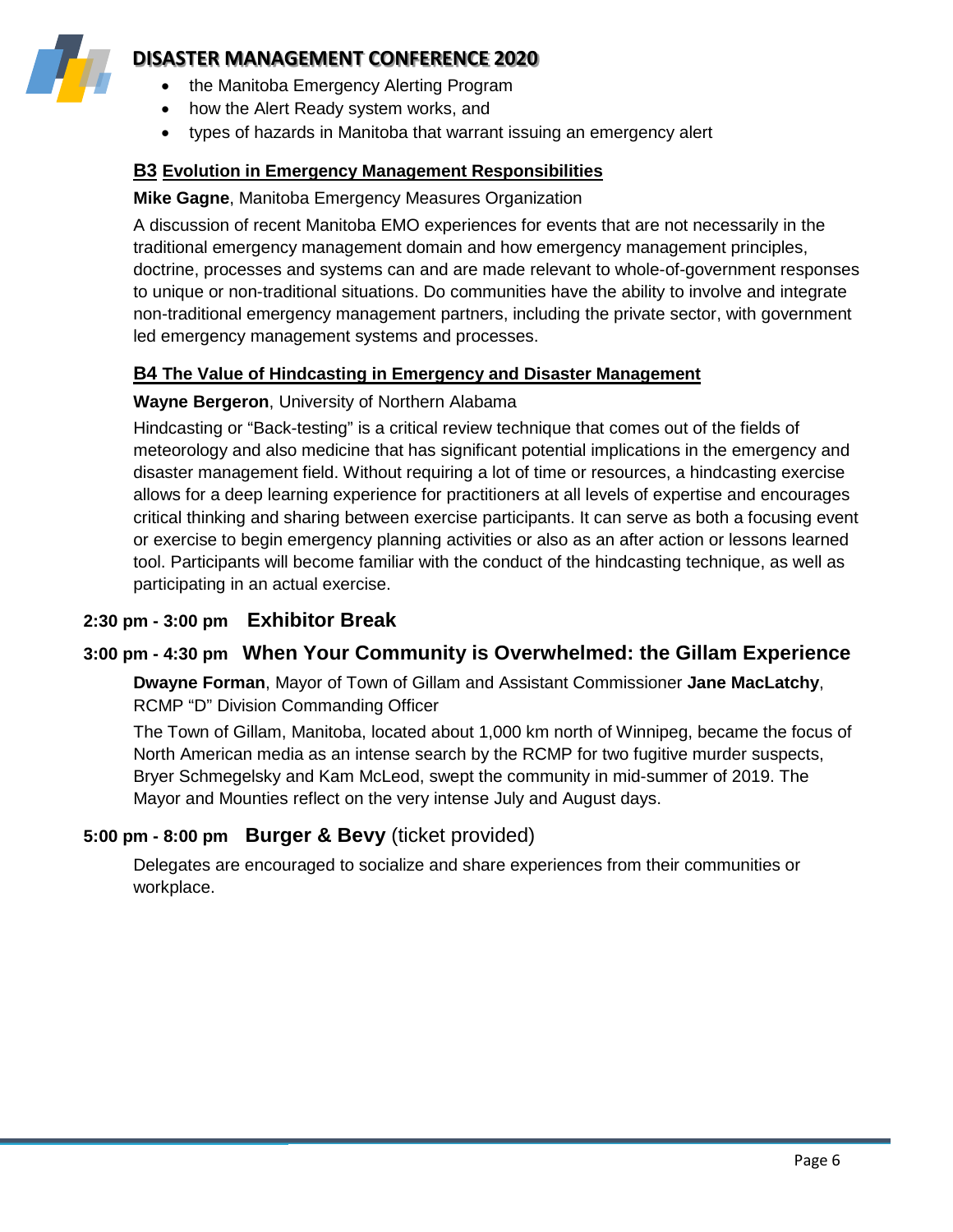

#### **Thursday, January 23 - Day Two**

#### **8:30 am - 8:45 am Announcements and Conference Updates**

#### **8:45 am - 12:00 pm Workshops Session W (with Break from 10:00 am - 10:20 am)**

#### **W1 Media Mayhem, Media Plans**

**Paul White**, Provincial Public Affairs Specialist; **Shelley Napier**, Napier Emergency Consulting; and guests

You know a catastrophe in your community will test the capacity of the responders and citizens. An emergency situation can grow rapidly and attract an enormous amount of media attention. A media plan will help your key players remain focused on the emergency and help keep your community informed. This workshop will help you prepare a media plan and explain why these are a critical component of your overall emergency plan.

#### **W2 Effective Risk Assessments for Community Emergency Managers**

**Patricia Martel, PhD, CEM, ABCP**, Emergency Management Program Specialist, Niagara Region, Ontario

Every municipality and community needs to conduct a risk assessment. What is a risk assessment? Where to begin? This workshop will help guide you through the process of creating this critical element in the process of making a more resilient community. A proper risk assessment is part of the requirements set out by regulation requiring local authorities to prepare a hazard and risk assessment that identifies all natural and human-made hazards and in its geographic area of jurisdiction. This could be loss of life, harm or damage safety, health or welfare of people, damage to property and the environment and interruption of economic activity and critical services.

#### **W3 The Evolving Role of the ECCC Meteorologist**

#### **Natalie Hasell and Eric Dykes,** Environment and Climate Change Canada

A review of some existing products and services we offer and discuss some emerging ECCC initiatives – a session to learn about what we can do for you and ask the questions you have about the weather, climate, and climate change.

#### **W4 Psychosocial Impact of Disaster on the Community**

#### **Gord Favelle**, Napier Emergency Consulting

This participatory workshop will outline the stages of a disaster and the psychosocial effects they have upon the population and potentially responders. These effects, for the most part, are normal and predictable. Responses and strategies to help people cope to with disasters will be explored using examples from some of the major disasters which have occurred in Manitoba since 1989.

Disasters are major adverse events generally outside the realm of normal everyday experience, beyond the immediate control of those impacted. They are considered to be as close to universally stressful as events generally can be.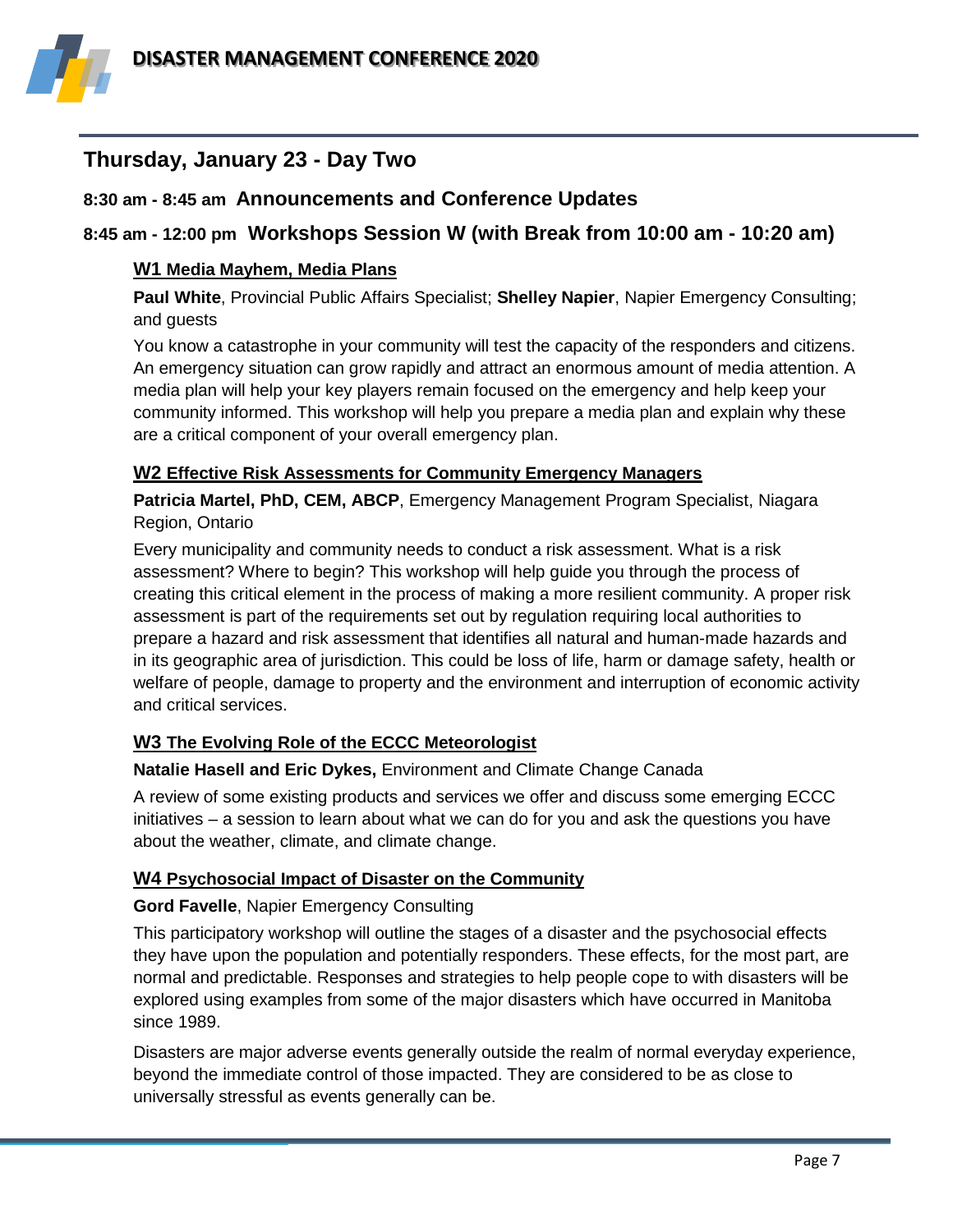

#### **12:00 pm - 1:15 pm Lunch and Exhibitor Visits**

#### **1:15 pm - 2:30 pm Cultural Awareness in Emergencies**

#### **Wayne Bergeron,** University of Northern Alabama

Considering culture in emergency planning and consequence management. Emergencies and disasters events may affect everyone differently. As planners and responders, we have our perspective on catastrophic events. Perhaps more important is that we consider culture in emergency planning and consequence management.

#### **2:30 pm - 3:00 pm Exhibitor Break**

#### **3:00 pm - 4:00 pm Breakouts Session C**

#### **C1 Breaking the Wildfire Disaster Cycle Nations**

**Jeff Erwin,** Manitoba Office of the Fire Commissioner

Breaking the Wildfire Disaster Cycle is about the FireSmart Canada Community Recognition Program. The FireSmart Community Program is designed to encourage self-organized groups of residents to take the lead in implementing solutions for wildfire safety on their own properties. Participants in this session will have a better understanding the wildfire threat to neighbourhoods, be able to identify simple solutions to prevent home ignitions from wildfire, how we can work together to prevent a wildfire disaster through the program and the role of FireSmart Community Champions.

#### **C2 Severe Weather: Working Together Enhancing Resilience**

**Celyeste Power,** Vice-President, Western, Insurance Bureau of Canada

Severe weather is on the rise. We are seeing an increase in frequency and severity of extreme weather events across the country. Insurance is evolving as well. With more events happening and more insurance products available, what is the relationship between insurance and government disaster assistance programs? Homes and businesses face risks everyday and the solution requires collaboration and co-operation between all of society. Hear from Insurance Bureau of Canada on the natural catastrophe trends we are seeing across Canada and the work being done to enhance resilience, together.

#### **C3 Fire Prevention in Remote Communities, including First Nations**

**Shane Ferguson,** Amber's Fire Safety Campaign and Manager Pre-Service Firefighter

House fires today leave our remote communities unprepared and unprotected due to the absence of fire safety education and training. As recently as this past May perished needlessly in a house fire in Kitchenuhmaykoosib Inninuwug or Big Trout Lake First Nation.

This breakout presentation will review the opportunities and challenges around ensuring the proper placement and installation of smoke alarms in remote communities.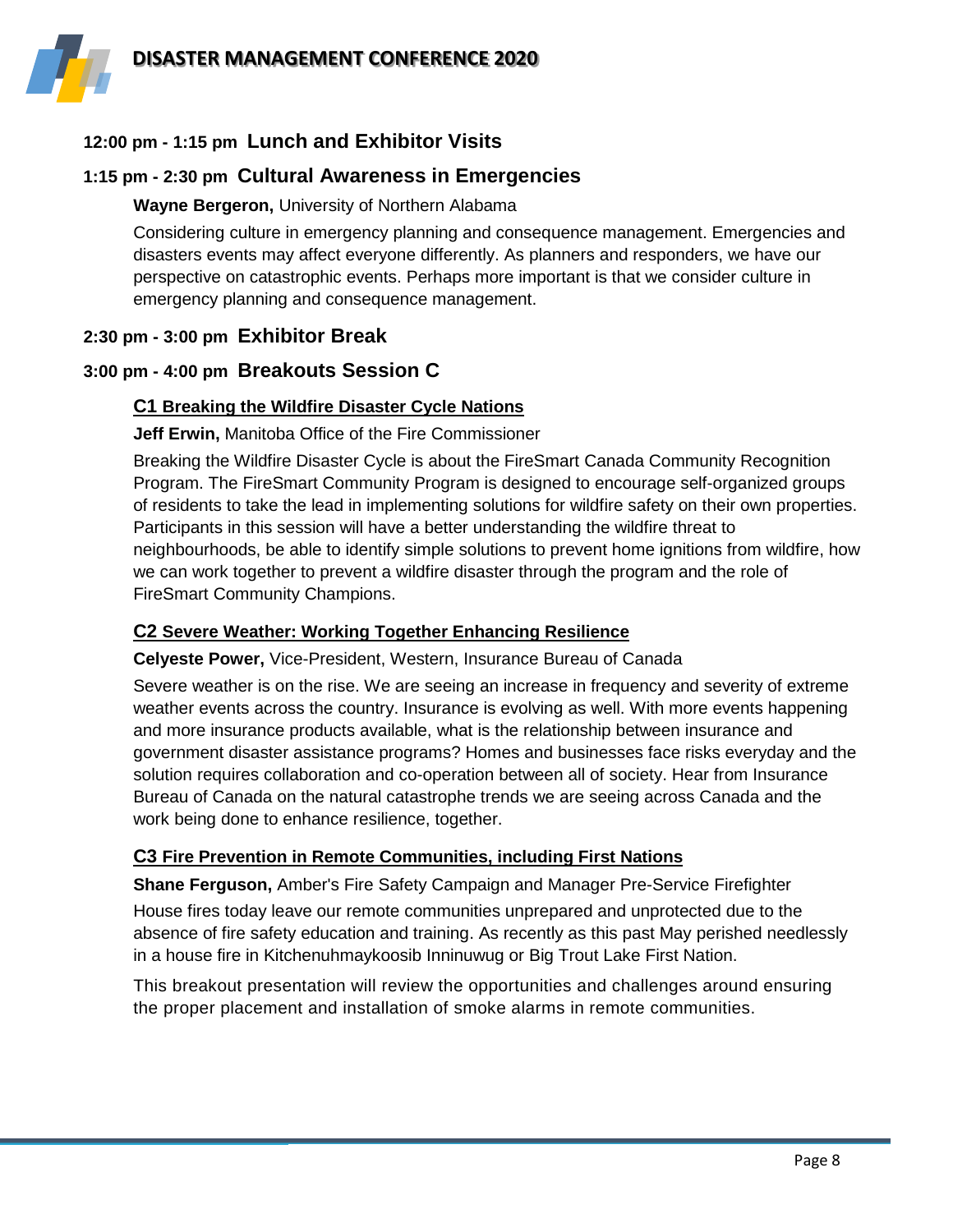



#### **Breakouts Session C continued**

#### **C4 Unmanned Aerial Vehicle (UAV) Programs: Getting off the Ground**

**Scott Wilkinson,** Senior Academy Officer, Winnipeg Fire Paramedic Service

Unmanned Aerial Vehicles or UAVs or drones, are one of the most rapidly advancing pieces of technology in use in emergency services. From search and rescue to training, command, reconnaissance, hazmat and disaster management to name a few, they are changing the face of the incident scene and helping responders improve safety and decision-making. This session will demonstrate the benefits of and walk you through the process of developing a UAV program for your organization from the ground up. Lessons learned during the recent development of the Winnipeg Fire Paramedic Service UAV program will be shared.

- **6:00 pm Cocktails** (cash bar)
- **6:30 pm Dinner** (business casual) **and Door Prizes** (ticket provided)

#### **8:15 pm Special Entertainment - Comedian Doug Arden**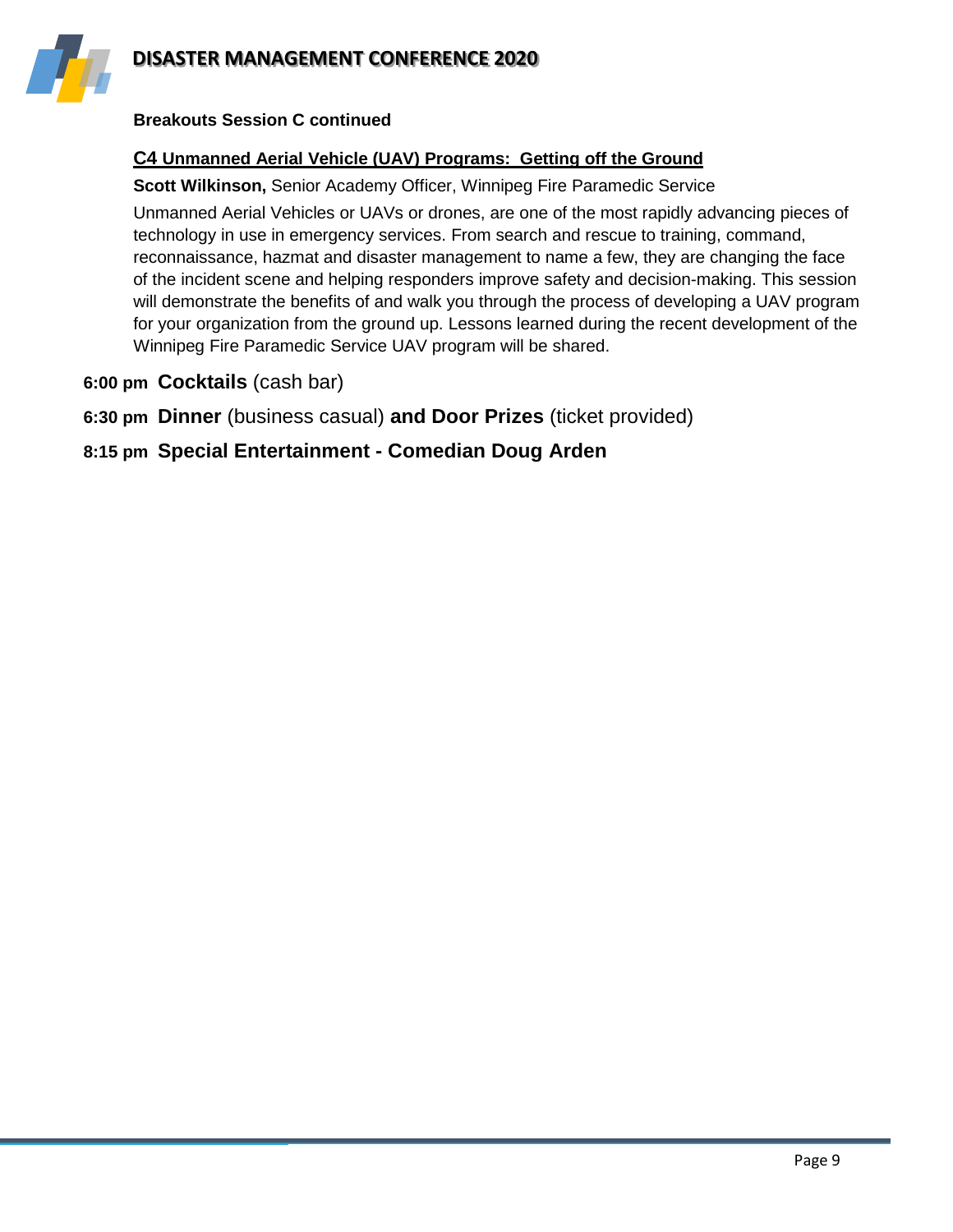

#### **Friday, January 24 - Day Three**

#### **8:45 am - 9:00 am Announcements and Conference Updates**

#### **9:00 am - 10:15 am Miracle on the Hudson: A Passenger's Perspective**

#### **Vallie Collins**, survivor

Vallie Collins describes her experience on board USAIR Flight 1549, what she believed would be her final seconds on earth, in an extremely powerful message that is centred in servant leadership and a passion for living. She shares a detailed account that is both emotional and uplifting. Vallie is an inspiration and a constant reminder that "every day is a lucky day."

#### **10:15 am - 10:45 am Exhibitor Break**

#### **10:45 am - 12:00 pm Leader Bucket – Crisis Leadership in Emergency Management: Refill Your Leadership Bucket**

#### **Jay Shaw**, Winnipeg Fire Paramedic Service

This energetic one-hour plus keynote is the perfect breakup to a busy day of learning where participants will be able to build their own leadership capacity. Jay Shaw will take you through a systems approach to crisis leadership building on foundational concepts he has learned through real world experiences. As a self-proclaimed leadership student, he will identify current leadership problems we are seeing in emergency management today. Takeaways include: understanding what leadership truly means; five empowering leadership laws that when applied become force multipliers in your organization; and finally, allowing yourself to better understand your team members and accept your own leadership strengths and challenges as it relates to emergencies and crisis. You will leave this session with hands on practical real world solutions for your team. You may never say "think outside the box" again after leaving this session.

#### **12:00 pm - 1:00 pm Lunch**

#### **1:00 pm - 2:15 pm Risk Perceptions and Effective Emergency Management Programs**

**Patricia Martel, PhD, CEM, ABCP**, Emergency Management Program Specialist, Niagara Region, Ontario

This presentation will focus on risk perception and how it can influence emergency management programs and public response. This includes how risk perceptions can influence each stage of the emergency cycle. It will cover some of the current theories on risk perception, such as bounded rationality, and how these should be considered when creating emergency planning and public education campaigns. This presentation will provide guidelines and tips on how to manage risk perceptions that have been tailored for community emergency managers for more effective emergency planning and public education campaigns.

#### **2:15 pm - 2:45 pm Conference Wrap-up and Evaluation**